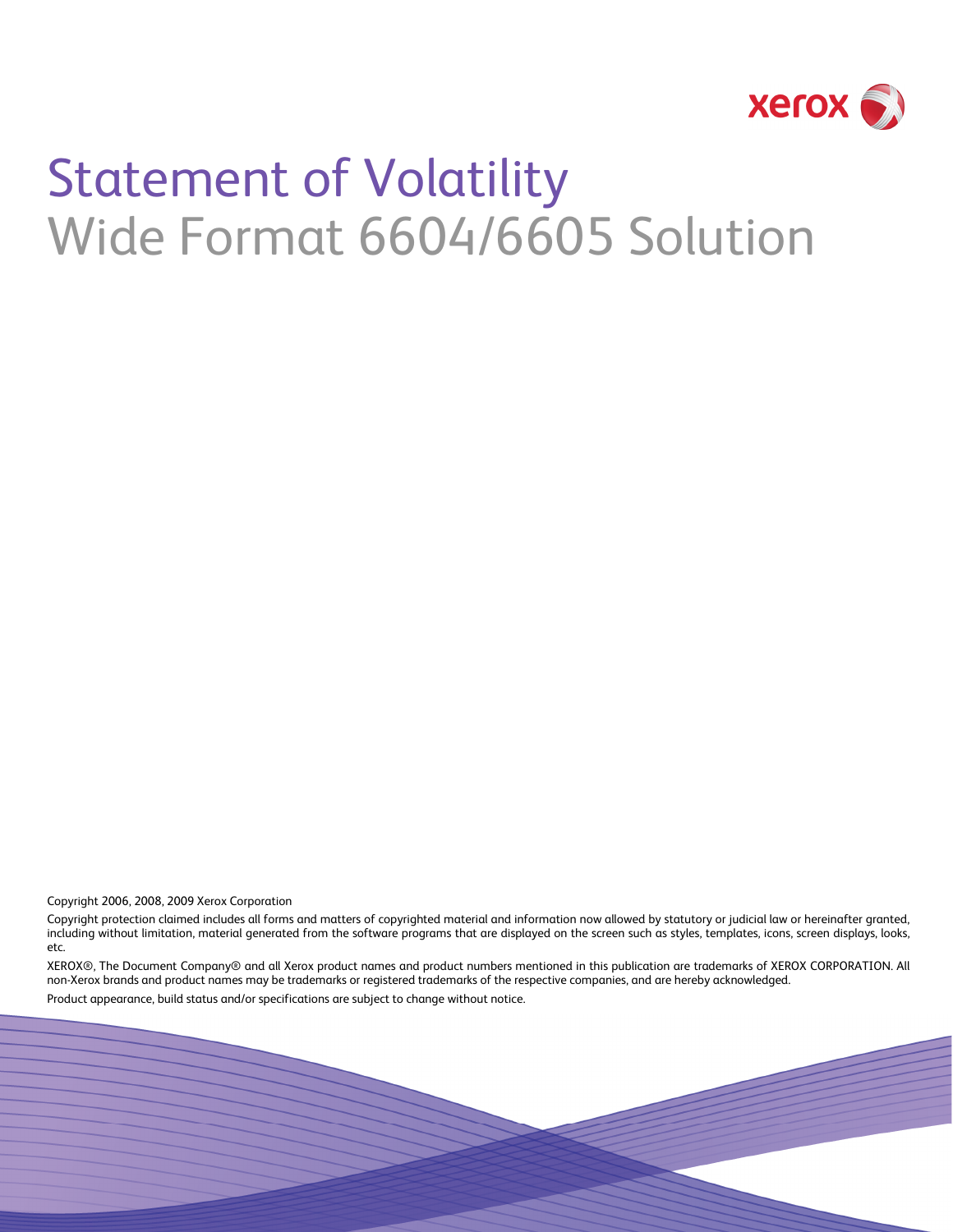# Statement of Volatility Wide Format 6604/6605 Solution

## **Notice**

This document describes the locations, capacities and contents of volatile and non-volatile memory devices within the Wide Format 6604/6605 Solution.

The context of the information in this document is that normal means of access or data extraction are being attempted in order to reproduce, read, or extract stored or latent data. This does not include attempts to reproduce, read or extract data or reverse engineer storage methods by individuals or organizations with advanced skills or through the use of extraordinary resources and measures or specialty equipment not normally available in the industry or to the public.

The content of this document is provided for information purposes only. Performance of the products referenced herein is exclusively subject to the applicable Xerox Corporation terms and conditions of sale and/or lease. Nothing stated in this document constitutes the establishment of any additional agreement or binding obligations between Xerox Corporation and any third party.

This evaluation and summary was certified by:

| Signature               | Iarry Kornat                    |
|-------------------------|---------------------------------|
| <b>Printed Name</b>     | Larry Kovnat                    |
| Job Title               | <b>Product Security Manager</b> |
| <b>Job Function</b>     | <b>Product Security Manager</b> |
| <b>Preparation Date</b> |                                 |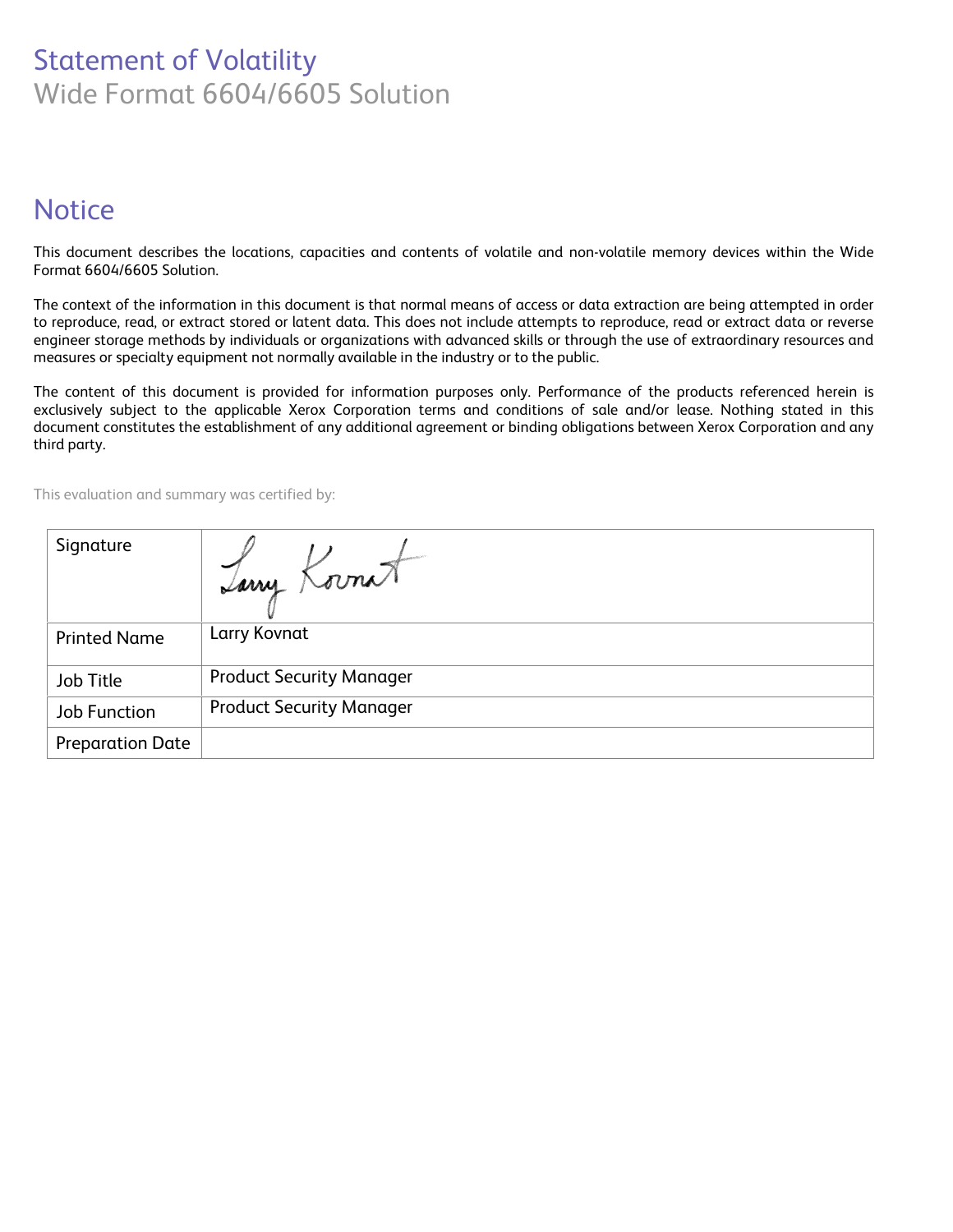## Statement of Volatility Wide Format 6604/6605 Solution

#### **Introduction**

The Wide Format 6604/6605 Solution is used to perform the following tasks:

Printing

Copying

Scanning

This document describes the amounts and types of memory contained in the device in an easy to read tabular format. To allow security issues to be addressed as needed, specific commentary has been included about job data and where Personally Identifiable Information (PII) can be found in the system.

The information contained in this document has been verified at the time the product is released for sale. Manufacturing process changes may require that memory amounts are increased but, the purpose or contents of the memory should not change.

#### **General Memory Information**

#### **Volatile Memory**

All volatile memory listed is cleared after power is removed (decay occurs generally within 20 seconds at room temperature).

All volatile memory listed is required for normal system operation and during service and diagnostic procedures.

Removal of any volatile memory will void the warranty.

#### **Non-Volatile Memory**

All non-volatile memory listed is required for normal system operation and during service and diagnostic procedures.

Removal of any non-volatile memory will void the warranty.

None of the non-volatile memory in the system can be accessed by accidental keystrokes.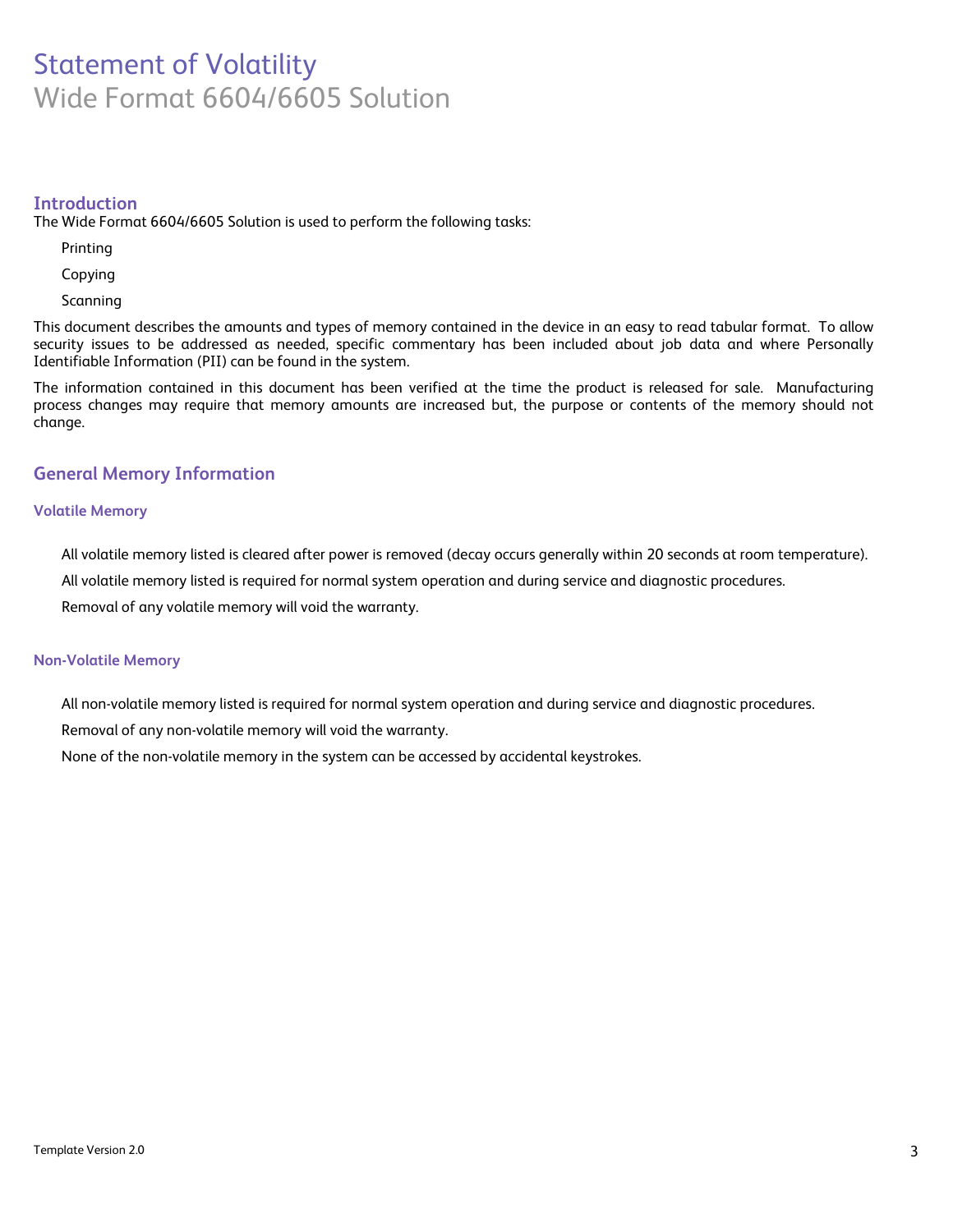## **Device Module Descriptions**

### **Signature Block**

This evaluation and summary was completed by:

| Signature               | Your M Stille                    |
|-------------------------|----------------------------------|
| <b>Printed Name</b>     | Jim Gotta                        |
| Job Title               | <b>Technical Program Manager</b> |
| <b>Job Function</b>     | <b>Engineering Manager</b>       |
| <b>Preparation Date</b> | November 4, 2010                 |

The data tables below detail the information regarding the volatile and non-volatile memory contained in the Wide Format 6604/6605 Solution.

| <b>Volatile Memory Description</b> |             |                          |                                                  |                          |
|------------------------------------|-------------|--------------------------|--------------------------------------------------|--------------------------|
| Type (SRAM, DRAM, etc)             | <b>Size</b> | User Modifiable<br>(Y/N) | <b>Function or Use</b>                           | <b>Process to Clear:</b> |
| <b>SRAM</b>                        | 256 KB      | N                        | Executable code, Printer control data<br>[IOT]   | Power Off System         |
| <b>SRAM</b>                        | 768 B       | N                        | Image processing [IOT]                           | Power Off System         |
| <b>SDRAM</b>                       | <b>8 MB</b> | N                        | Executable code, Scanner control<br>data [IIT]   | Power Off System         |
| <b>SDRAM</b>                       | <b>8 MB</b> | N                        | Image processing [IIT]                           | Power Off System         |
| <b>DDR SDRAM</b>                   | 64 MB       | N                        | Image buffer [IIT]                               | Power Off System         |
| <b>DDR SDRAM</b>                   | 2 GB        | N                        | Executable code, Video display, job<br>data [PS] | Power Off System         |
| <b>Additional Information:</b>     |             |                          |                                                  |                          |

| <b>Non-Volatile Memory Description</b> |             |                          |                                                     |                          |
|----------------------------------------|-------------|--------------------------|-----------------------------------------------------|--------------------------|
| Type (Flash, EEPROM, etc)              | <b>Size</b> | User Modifiable<br>(Y/N) | <b>Function or Use</b>                              | <b>Process to Clear:</b> |
| Flash                                  | 1 MB        | via Diagnostics          | Firmware [IOT]                                      | Diagnostic               |
| Flash                                  | 4 MB        | N                        | Test patterns [IOT]                                 | None                     |
| <b>EEPROM</b>                          | <b>8 KB</b> | via Diagnostics          | Control set points, configuration<br>settings [IOT] | Diagnostic               |
| Flash                                  | 8.01 MB     | via Diagnostics          | Firmware, configuration settings [IIT]              | Diagnostic               |
| <b>EEPROM</b>                          | 256 B       | N                        | Model number [IIT]                                  | None                     |
| <b>Additional Information:</b>         |             |                          |                                                     |                          |

All memory listed above contains code for execution and configuration information. No user or job data is stored in these locations.